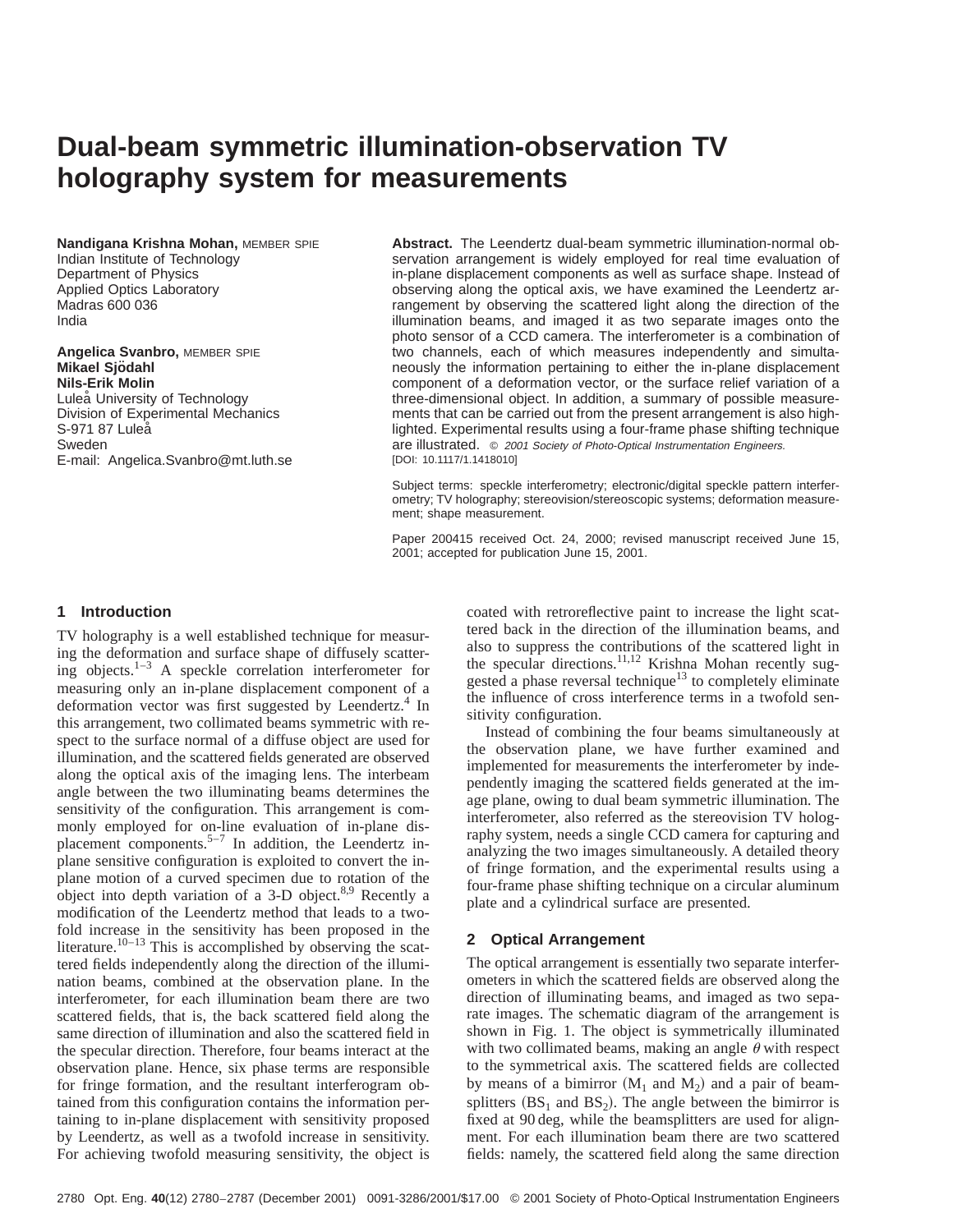

**Fig. 1** Schematic arrangement of a dual-beam symmetric illumination-observation TV holography system.

of illumination (back scattered), and the scattered field in the symmetrically opposite direction (specular reflection direction). The scattered fields enter each half of a zoom video lens and relay lenses, and are imaged as two separate  $images$  (channel A and channel B) onto the CCD camera. The magnification of the imaging system is adjusted such that the two images occupy each half of the detector plane. A computer-controlled piezo electric driven mirror (PZM) is provided in the illumination beam-1 for introducing the phase steps in both the channels. The CCD and the PZM are connected to a commercially available image processing system that is interfaced to the host computer.<sup> $[4-16]$ </sup>

# **3 Theory**

In this stereovision arrangement, one half of the CCD camera detects the interference between the two speckle fields, which arises, from the illumination beam-1 along the same direction and the specular reflection speckle field from the illumination beam-2 (channel A), as shown in Fig.  $2(a)$ . Similarly, the second half of the detector array determines where the interference is between the back scattered field of the illumination beam-2 with the specular reflection field of

the illumination beam-1, along the direction of the illumination beam-2 (channel B) [Fig.  $2(b)$ ]. The intensity distribution recorded on the CCD camera, which represents the initial state of the object observed simultaneously along channels A and B, respectively, can be expressed as: $<sup>16</sup>$ </sup>

$$
I_{N(\text{channel A})} = I_1 + I_2 + 2\sqrt{I_1 I_2} \cos(\phi + \varphi_N),\tag{1}
$$

$$
I_{N(\text{channel B})} = I_1' + I_2' + 2\sqrt{I_1' I_2'} \cos(\phi' + \phi_N),\tag{2}
$$

where  $(I_1, I_2)$  and  $(I'_1, I'_2)$  represent the intensities of the respective speckle fields generated in both the channels. The corresponding relative random phases are represented by  $\phi$  and  $\phi'$ , and  $\phi_N$  represents the phase step values (0,  $\pi/2$ ,  $\pi$ ,  $3\pi/2$ ) introduced via the PZM provided in the illumination beam-1;  $N=1,2,3,4$ .

The object deformation causes a relative phase change in both the channels, and the final intensity distribution in each arm of the interferometer can now be written as:

$$
I'_{N(\text{channel A})} = I_1 + I_2 + 2\sqrt{I_1 I_2} \cos(\phi + \Delta \phi_A + \varphi_N),
$$
 (3)



**Fig. 2** Geometry of the illumination and observation propagation vectors in (a) channel A and (b) channel B for phase evaluation.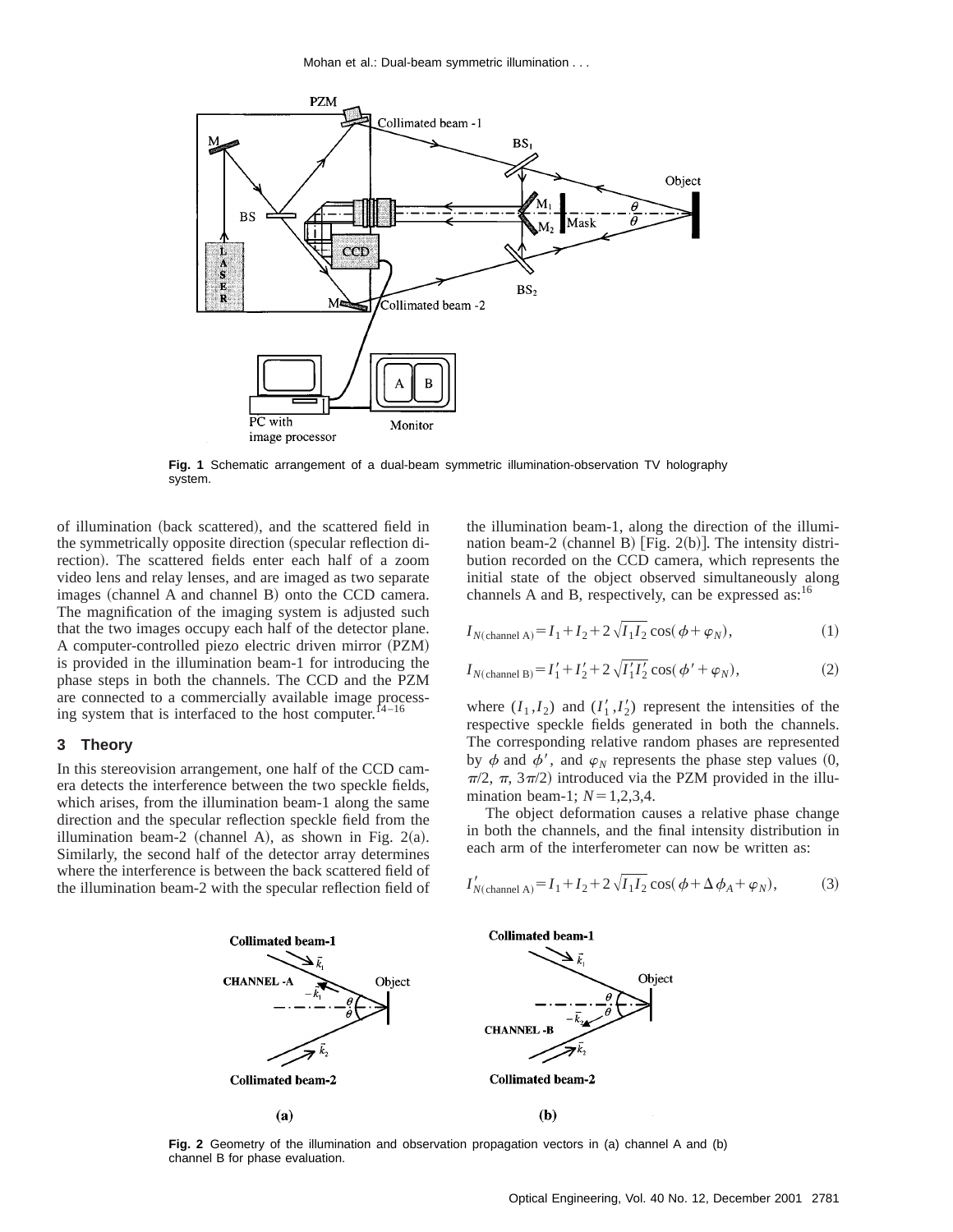$$
I'_{N(\text{channel B})} = I'_1 + I'_2 + 2\sqrt{I'_1 I'_2} \cos(\phi' + \Delta \phi_B + \varphi_N), \tag{4}
$$

where  $\Delta \phi_A = \Delta \phi_1 - \Delta \phi_2$  and  $\Delta \phi_B = \Delta \phi_3 - \Delta \phi_4$  are the relative phase changes introduced in channels A and B due to the deformation field.

Two sets of four phase-shifted images stored before the deformation, together with those stored after, are used to generate correlation fringe patterns. Operating the system in display mode, interference patterns are observed at video rate speed, and are modulated by cosinusoidal function of the form  $16$ :

$$
I_{\text{(channel A)}} = \left| 8\sqrt{I_1 I_2} \cos \left[ \frac{\Delta \phi_A}{2} \right] \right|^2 \tag{5}
$$

$$
I_{\text{(channel B)}} = \left| 8\sqrt{I_1' I_2'} \cos \left[ \frac{\Delta \phi_B}{2} \right] \right|^2. \tag{6}
$$

## **3.1** Measurement of In-Plane Displacement and Shape

The phase terms  $(\Delta \phi_1, \Delta \phi_2)$  in channel A and  $(\Delta \phi_3, \Delta \phi_4)$  in channel B responsible for fringe formation can be illustrated by viewing in the directions of the illumination and observation beams  $(Fig. 2)$ . The phase terms are related to the displacement vector  $\vec{L}$  through the following expressions $12,13$ 

Channel A

$$
\Delta \phi_1 = (-\vec{k}_1 - \vec{k}_1) \cdot \vec{L}
$$
  
\n
$$
\Delta \phi_2 = (-\vec{k}_2 - \vec{k}_1) \cdot \vec{L}
$$
  
\nChannel B (7)

$$
\Delta \phi_3 = (-\vec{k}_2 - \vec{k}_1) \cdot \vec{L}
$$
  

$$
\Delta \phi_4 = (-\vec{k}_2 - \vec{k}_2) \cdot \vec{L},
$$
 (8)

where  $\tilde{k}_1$  and  $\tilde{k}_2$  are the dual-beam symmetric illumination propagation vectors as shown in Fig. 2. The relative phase changes  $\Delta \phi_A$  and  $\Delta \phi_B$  can be derived from Eqs. (7) and  $(8)$  as:

$$
\Delta \phi_A = \Delta \phi_1 - \Delta \phi_2 = (\vec{k}_2 - \vec{k}_1) \cdot \vec{L},\tag{9}
$$

$$
\Delta \phi_B = \Delta \phi_3 - \Delta \phi_4 = (\vec{k}_2 - \vec{k}_1) \cdot \vec{L}.
$$
 (10)

Assuming that the illuminating beams with an interbeam angle of  $2\theta$  are confined to the *x*-*z* plane, then

$$
\Delta \phi_A = \Delta \phi_B = \frac{4\pi}{\lambda} u \sin \theta. \tag{11}
$$

Here the propagation vectors  $\vec{k}_1 = 2\pi(-\hat{i} \sin \theta - \hat{k} \cos \theta)/\lambda$ ,  $\vec{k}_2 = 2\pi(\hat{i} \sin \theta - \hat{k} \cos \theta)/\lambda$  and the displacement vectors  $\vec{L}$  $= \hat{i}u + \hat{j}v + \hat{k}w$  have been used.

Equation  $(11)$  shows that two sets of correlation fringe patterns observed on the monitor contain information per-

2782 Optical Engineering, Vol. 40 No. 12, December 2001

taining to the in-plane displacement component  $(u)$  of the deformation vector with identical measuring sensitivities. The sensitivity is the same as reported in the Leendertz method.

The optical arrangement can also be implemented for shape evaluation. The concept of contouring is based on the fact that for very small angles of rotation (tilt), points at the same depth along the viewing direction undergo equal inplane displacements, and this displacement is directly proportional to the depth of those points. Considering that the object rotation is  $\Delta \xi$ , we obtain a relation between the relative phase changes in channels A and B and the height of the three-dimensional surface  $as^{8,9}$ :

$$
\Delta \phi_A = \Delta \phi_B = \frac{4\pi}{\lambda} z \sin \Delta \xi \sin \theta.
$$
 (12)

The phase variation terms in Eq.  $(12)$  clearly indicate that the interferograms obtained from channels A and B contain information related to the height variation profile of the 3-D surface with identical measuring sensitivities. Even though the measuring sensitivities are the same in channels A and B, the section of the 3-D object under observation is different due to off-axis symmetrical viewing. The arrangement therefore simultaneously permits the study of different sectional views of a 3-D object. In stitching the two views together, one realizes that the spatial sampling  $(x, y \text{ coordi-}$ nates) is somewhat different in the two views. The spatial sampling (expressed in global object coordinates) will depend on the angle between the local normal vector of the object surface and the orientation of the detector, as seen from each of the views. Since the observation directions coincide with the two illumination directions, the spatial sampling rate will in general be different in the two images. The difference in the spatial sampling rate may ultimately result in a loss of details in one of the views that are resolved in the other.

The optical arrangement can be modified and implemented for other applications. A summary of possible measurements that can be carried out from the proposed configuration is shown in Table 1. As stated in the introduction, the arrangement shown in Table 1 part B yields twofold measuring sensitivity for the in-plane displacement component when the contributions of cross-interference terms owing to four beam interaction at the observation plane are suppressed.<sup>11–13</sup> The interference between the phase terms  $\Delta \phi_1$  and  $\Delta \phi_4$ , which corresponds to the waves that are scattered back along the direction of illumination beams, results in a twofold increase in sensitivity.

## **3.2** Measurement of Out-of-Plane Displacement

Part C in Table 1 represents an arrangement for sensing the out-of-plane displacement component of a deformation vector. The object is illuminated by a collimated beam at an angle  $\theta$ , defined by the propagation vector  $\vec{k}_1$ . The observation direction is symmetrically opposite to the illumination beam (i.e., along the specular reflection direction; observation vector  $\vec{k}_2$ ). The scattered light is collected by means of mirrors  $M_1$  and  $M_2$  and imaged onto the CCD camera via an imaging element  $(L)$ . A smooth reference wave derived from the same laser source is added with the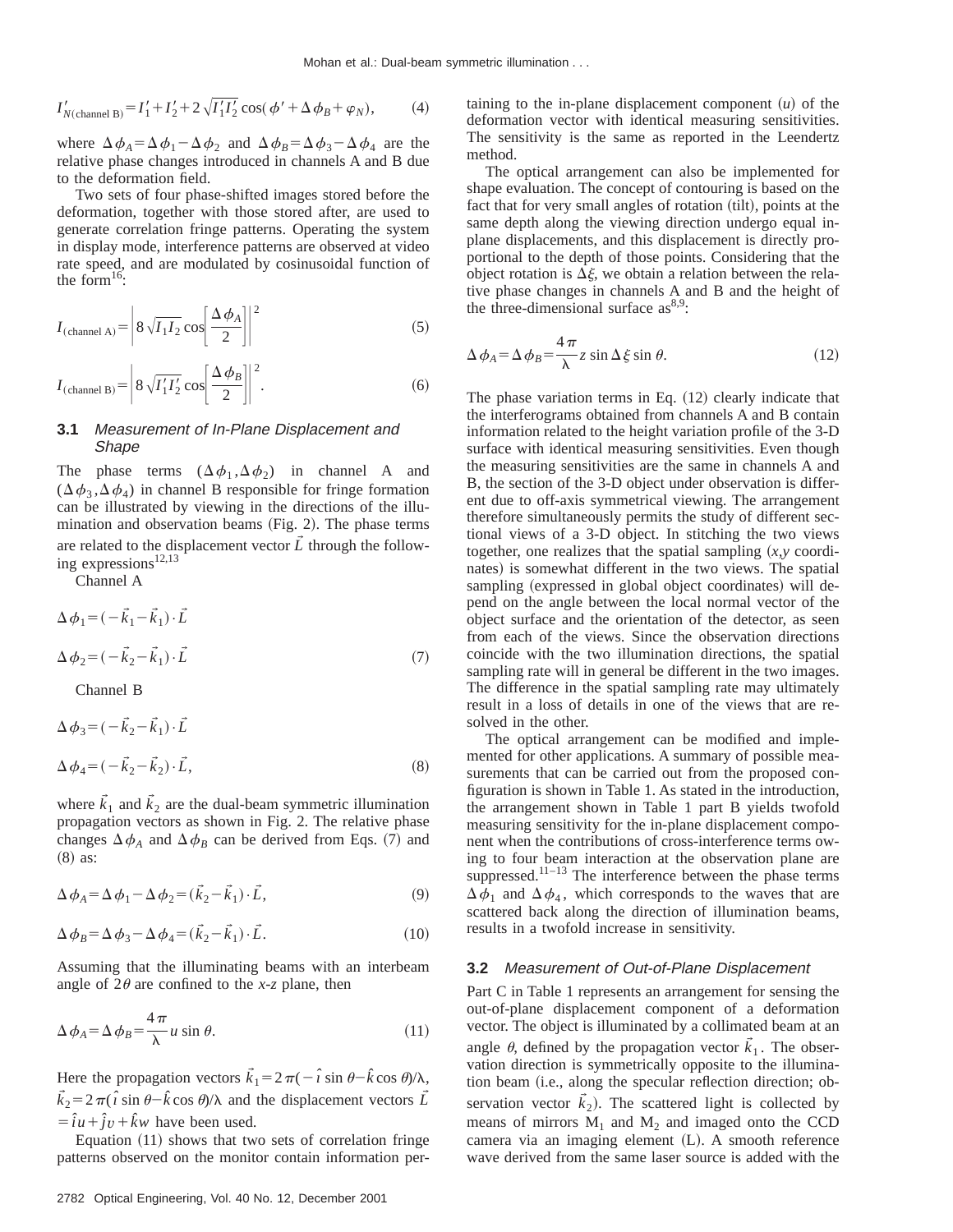Mohan et al.: Dual-beam symmetric illumination . . .



**Table 1** Optical arrangement and the corresponding data that can be extracted.

help of a single mode fiber and a beamsplitter, BS, to the image.<sup>17,18</sup> The phase change that can be expressed in terms of direction of illumination  $(\vec{k}_1)$ , and observation  $(\vec{k}_2)$  is defined in Table 1. The measuring sensitivity can be varied by changing the illumination-observation angle,  $\theta$ , with respect to the optical axis. Increasing the illuminationobservation angle in the arrangement allows the measurement of large-object deformation with reduced sensitivity, which is an important requirement in nondestructive evaluation.<sup>19,20</sup>

# **3.3** Measurement of Both In-Plane and Out-of-Plane Displacement

An optical configuration by combining Part A in Table 1  $(Fig. 1)$  and Part C into one single arrangement for parallel evaluation of the in-plane  $(u)$  and out-of-plane  $(w)$  displacement components of a deformation vector is shown in Part D in Table 1. In this arrangement, the object is illuminated symmetrically with two collimated beams, and the scattered fields are observed along the direction of one of the illumination beams (channel A) for measuring the in-plane displacement  $(u)$ . The scattered field from the same illuminated beam in the specular direction is combined with a smooth reference beam (channel B) for parallel evaluation of the out-of-plane displacement  $(w)$ .<sup>21</sup> Mechanical shutters  $S_1$ ,  $S_2$ , and  $S_3$  are introduced in the path of the illumination-observation beams to incorporate a fourexposure method, by operating the image processor in a time-lapse save mode. The time-lapse mode permits the saving of a series of static holograms of an object and generates either cosine fringes or wrapped phase maps in a controlled manner.

In the parallel evaluation method, the first exposure that represents the initial state of the object observed from channel A is stored in the image processor by closing the shutter  $S<sub>1</sub>$ . Blocking the illumination beam-2 allows the recording of the interference between the back scattered field along the direction of illumination beam-1 with the scattered field in the same direction, because of the specular reflection of the illumination beam-2. Similarly, the second exposure that represents the initial state of the object from channel B is recorded by opening the shutter  $S_1$ , and closing the shut-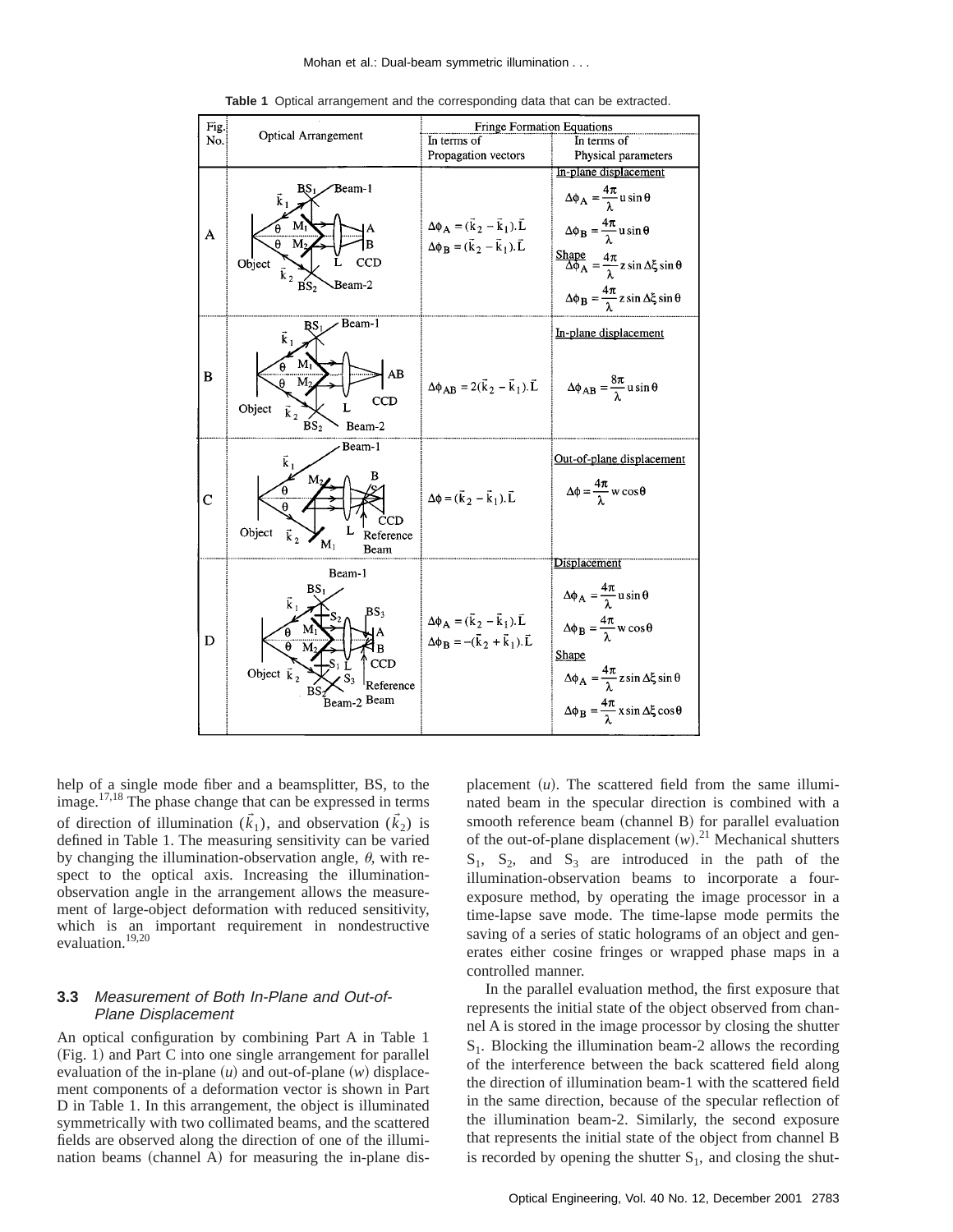

**Fig. 3** Theoretical profile of sensitivity variation with respect to the illumination-observation beam angle,  $\theta$ , in channels A and B, respectively. The measuring sensitivities are identical in both the configurations when  $\theta$  = 45 deg.

ters  $S_2$  and  $S_3$ . This allows only the recording of the interference between the scattered field in the specular direction from the illumination beam-1 with a smooth reference beam. The object deformation causes a path length change in channels A and B, and the subsequent exposures 3 and 4, under similar observation conditions described earlier, are stored in the processor. A set of four phase-shifted images stored in the image processor from exposure 1 are used together with the set of images stored from exposure 3 to generate correlation fringes corresponding to in-plane displacement from channel A. Similarly, a set of images from exposure 2 used together with a set of images from exposure 4 yields out-of-plane displacement.

Equations for the fringe formations derived are shown in Table 1. The phase variation terms,  $\Delta \phi_A$  and  $\Delta \phi_B$ , (Table 1) clearly indicate that the measuring sensitivities in both the channels are dependent on an oblique illuminationobservation beam angle,  $\theta$ , the angle to the symmetrical axis. When  $\theta$  is increasing, the distance between the two adjacent contour planes in the fringe pattern generated in channel A keeps reducing, while in channel B the correlation fringes will be broadening further. This phenomenon can be observed from the theoretical plot shown in Fig. 3. It is interesting to note that both the components can be



**Fig. 4** The optical head of a stereovision TV holography system.

sensed from the setup with identical measuring sensitivities when the illumination-observation angle,  $\theta$  is 45 deg (i.e.,  $0.707\lambda$ ). Hence, the method provides a scope for trade-off between the in-plane and out-of-plane measuring sensitivity.

### **4 Experimental Results**

The experiments are conducted on an aluminum plate  $(110\times75\times1$  mm<sup>3</sup>) and a cylindrical surface. The specimens are coated with matt white spray paint. Two collimated illumination beams, with 40 mm diam from a frequency-doubled diode-pumped  $80\text{-mW}$  laser ( $\lambda$  $=$  532 nm), symmetric to surface normal, illuminate the object. To receive the scattered fields in the directions of the illumination beams, two beamsplitters having a transmission and reflection ratio of approximately 50:50 coating at 532 nm, and a fabricated bimirror are used in the experimental setup. The scattered fields are collected and imaged onto a NEC TI-324A CCD camera via a combination of zoom video lens and relay lenses. The magnification of the imaging system is adjusted such that the two images as separate images  $(A \text{ and } B)$  occupy each half of the detector plane. A computer-controlled PZM is provided in the illumination beam-1, as shown in Fig. 1. A photograph that



**Fig. 5** Interferograms and corresponding phase maps obtained simultaneously from channels A and B for an aluminum plate subjected to rotation in its own plane. The illumination-observation angle is  $\theta$  $\sim$  20 deg.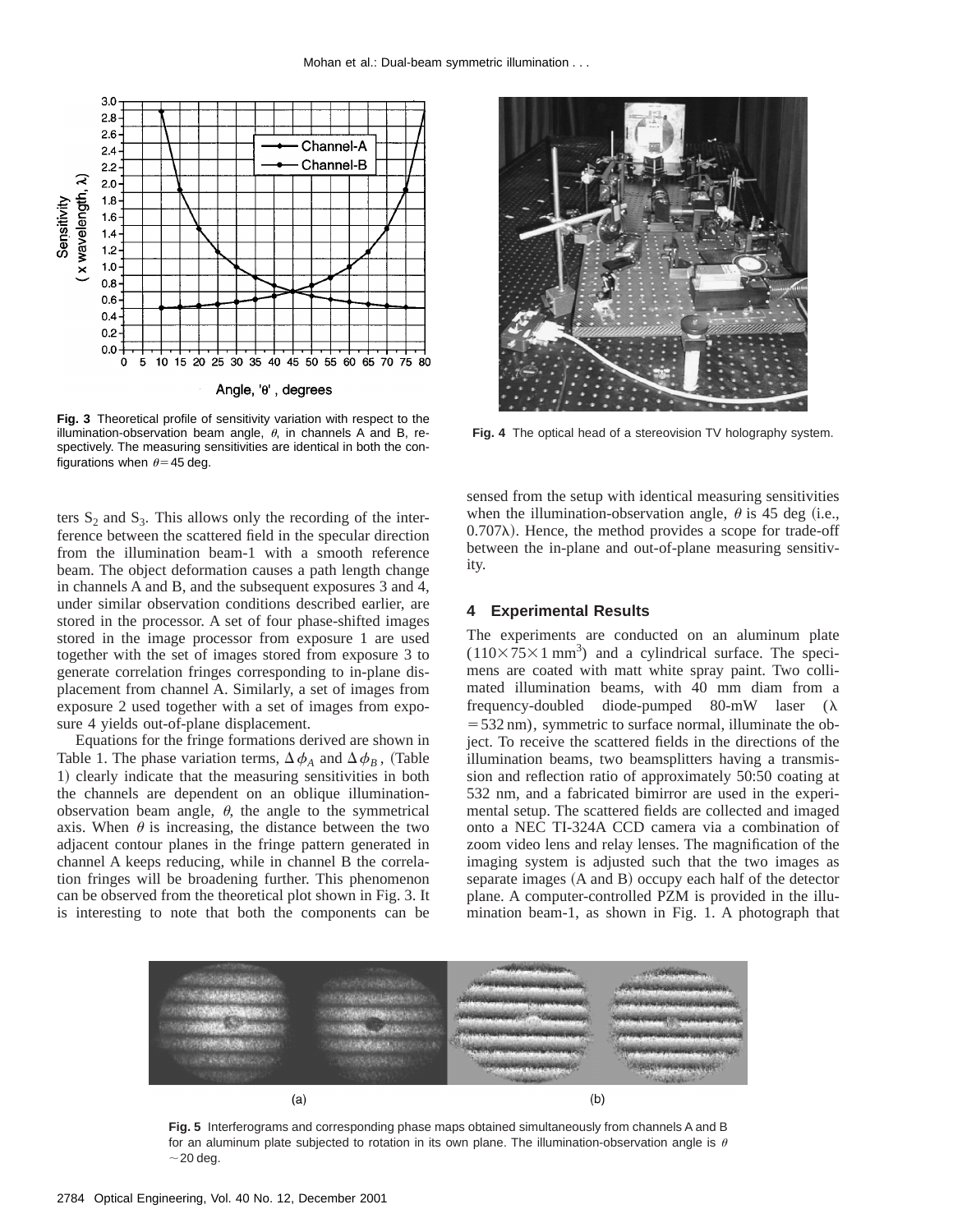

**Fig. 6** Interferograms and corresponding phase maps obtained simultaneously from channels A and B for a cylindrical surface subjected to rotation around the  $y$  axis. The illumination-observation angle is  $\theta$  ~ 40 deg.

represents the general view of the optical head developed at Lulea<sup>®</sup> University of Technology and implemented in the present experiments is shown in Fig. 4.

In the first experiment, the aluminum plate is subjected to rotation in its own plane, and the real time *u*-component of in-plane correlation fringes recorded directly from the monitor is shown in Fig.  $5(a)$ . It can be seen from the photograph that the fringe patterns are identical and the contrast of the fringes obtained from both the channels are quite good. The fringe spacing  $(\Delta u = \lambda/2 \sin \theta)$  is equal to  $778$  nm. Figure  $5(b)$  represents the corresponding evaluated phase maps.

In the second experiment, a cylindrical surface is subjected to rotation around the *y* axis (vertical axis). The realtime contour fringe patterns generated from both the channels seen on the TV monitor, and the corresponding phase maps are shown in Figs.  $6(a)$  and  $6(b)$ , respectively. The present study clearly shows that one can record and analyze different sectional views of 3-D objects. Remember, however, that the spatial sampling is different in the two views, a fact manifested by the difference in interfringe distance between corresponding fringes in the two views in Fig.  $(6)$ when the surface normal differs from the axis of symmetry. For a true shape measurement, therefore, the two views have to be transformed from the coordinate systems of the detector into the global object coordinate system. The dualbeam symmetric illumination-observation arrangement is similar to existing stereovision systems,  $22,23$  and in comparison, the present setup had a distant advantage; that is, it needs a single imaging system for simultaneous observation and analysis.

An optical configuration shown in Part D in Table 1 is also examined experimentally for parallel evaluation of displacement components on a cylindrical surface. Following the procedure of sequentially blocking the beams with the help of mechanical shutters, between the four exposures (as explained earlier in Sec. 3), the extracted in-plane motion of the object that represents the surface variation of a cylindrical surface obtained from channel A is shown respectively in Figs.  $7(a)$  and  $7(b)$ , in terms of phase map and 3-D surface profile (where the  $i$  and  $j$  axes are detector coordinates). Similarly, the phase and 3-D maps, because of the rotation of the specimen, evaluated from channel B are shown in Figs.  $8(a)$  and  $8(b)$ , respectively. The experimental results show good agreement with the theoretical predictions. The results demonstrated with phase stepping indicate the use of the proposed method as an alternative tool for measuring the two sensitivity vectors of a deformation vector for 2-D as well as 3-D objects.

# **5 Conclusions**

We report an optical arrangement based on the Leendertz dual-beam illumination configuration for displacement and



**Fig. 7** Channel A: (a) phase map and (b) 3-D surface profile. The results are obtained for a cylindrical surface subjected to rotation around the  $y$  axis from an in-plane sensitive configuration. The illumination-observation angle is  $\theta \sim 40$  deg. The results are extracted by using together a set of phase-shifted images stored in the image processor from exposure 1 with a set of phase-shifted images from exposure 3.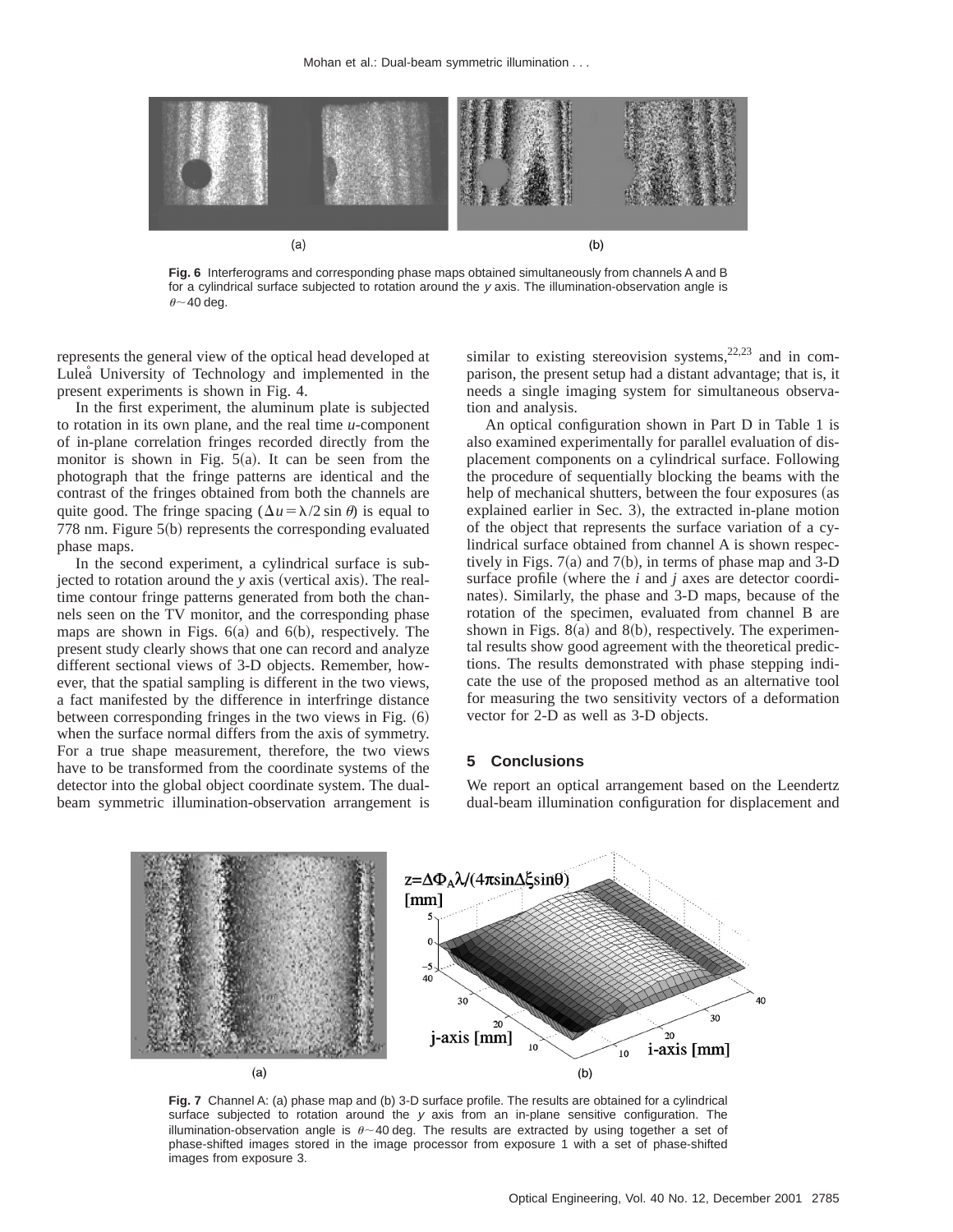

**Fig. 8** Channel B: (a) phase map and (b) 3-D surface profile. The results are obtained for a cylindrical surface subjected to rotation around the  $y$  axis from an out-of-plane sensitive configuration. The illumination-observation angle is  $\theta \sim 40$  deg. The results are extracted by using together a set of phase-shifted images stored in the image processor from exposure 2 with a set of phase-shifted images from exposure 4.

shape measurements. A summary of the possible measurements that can be carried out from the arrangement is illustrated with experimental support. The proposed method of dual-beam symmetric illumination-observation arrangement may find useful applications in other areas of engineering metrology.

#### Acknowledgments

The experiments were performed at Lulea<sup>®</sup> University of Technology when Dr. Krishna Mohan was a visiting scientist at the Laboratory in May through June 1999 under a joint collaborative research program. The Swedish Foundation for Strategic Research-Integral Vehicle Structures (SSF/IVS) research program in Sweden, and the Swedish Research Council for Engineering Sciences (TFR) support this project.

#### References

- 1. O. J. Løkberg, "Recent developments in video speckle interferometry,'' Chap. 4 in *Speckle Metrology*, R. S. Sirohi, Ed., pp. 157–194, Marcel Dekker Inc., New York (1993).<br>2. C. Joenathan, "Speckle photography, shearography and ESPI," Chap.
- 6 in *Optical Measurement Techniques and Applications*, P. K. Rastogi,
- Ed., pp. 151–182, Artech House, Boston, MA (1997).<br>3. R. P. Tatam, "Optoelectronic developments in speckle interferom-<br>try, "*Proc. SPIE* 2860, 194–212 (1996).<br>4. J. A. Leendertz, "Interferometric displacement measurement
- 
- 5. R. Jones, ''The design and application of a speckle pattern interfer-ometer for total plane strain field measurement,'' *Opt. Laser Technol.* **8**, 215–219 (1976).
- 6. C. S. Vikram and M. J. Pechersky, ''Wedge prism for direction resolved speckle correlation interferometry," Opt. Eng. 38(10), 1743– 1747 (1999).
- 7. B. Bowe, S. Martin, V. Toal, A. Langhoff, and M. Whelan, ''Dual in-plane electronic speckle pattern interferometry system with electro-
- optical switching and phase shifting," *Appl. Opt.* **38**, 666–673 (1999).<br>8. A. R. Ganesan and R. S. Sirohi, "A new method of contouring using digital speckle pattern interferometry (DSPI)," *Proc. SPIE* 954, 327– 332 (1988).
- 9. C. Joenathan, B. Pfister, and H. J. Tiziani, ''Contouring by electronic speckle pattern interferometry employing dual beam illumination,'' *Appl. Opt.* **29**, 1905–1911 (1990).
- 10. R. S. Sirohi and N. Krishna Mohan, ''In-plane displacement measurement configuration with twofold sensitivity,'' *Appl. Opt.* **32**, 6387– 6390 (1993).
- 11. A. Sohmer and C. Joenathan, ''Twofold increase in sensitivity with a

dual beam illumination arrangement for electronic speckle pattern interferometry," *Opt. Eng.* **35**(7), 1943–1948 (1996).

- 12. T. Santhanakrishnan, P. K. Palanisamy, and R. S. Sirohi, ''Fringe formation in an in-plane displacement measurement configuration with twofold increase in sensitivity: theory and experiment,'' *Appl. Opt.* **37**, 4150–4153 (1998).
- 13. N. Krishna Mohan, ''Measurement of in-plane displacement with twofold sensitivity using phase reversal technique," *Opt. Eng.* 38(12), 1964–1966 (1999).
- 14. K. A. Stetson, W. R. Brohinsky, J. Wahid, and T. Bushman, ''An electro-optic holography system with real-time arithmetic processing," *J. Nondestruct. Eval.* 8, 69-76 (1989).
- 15. K. A. Stetson, ''Electro-optic holography system for vibration analysis and non destructive testing," *Opt. Eng.* **26**(12), 1234–1239 (1987).
- 16. R. J. Pryputniewicz, ''Electro-optic holography,'' Chap. 3 in *Holographic Interferometry—Principles and Methods*, P. K. Rastogi, Ed., pp. 59–74, Springer-Verlag, Berlin (1994).
- 17. N. Krishna Mohan, H. O. Saldner, and N.-E. Molin, ''Electronic speckle pattern interferometry for simultaneous measurement of outof-plane displacement and slope," *Opt. Lett.* **18**, 1861–1863 (1993).
- 18. H. O. Saldner, N. Krishna Mohan, and N.-E. Molin, ''Comparative TV holography for vibration analysis," Opt. Eng. 34(2), 486-492  $(1995).$
- 19. E. Vikhagen, ''Non destructive testing by use of TV holography and deformation phase gradient calculation,'' *Appl. Opt.* **29**, 137–144  $(1990)$ .
- 20. J. T. Malmo and O. J. Løkberg, "Detection of defects in composite materials by TV holography," *NDT Intl.* 21, 223-228 (1988).
- 21. N. Krishna Mohan, A. Andersson, M. Sjödahl, and N.-E. Molin, "Optical configuration for TV holography measurement of in-plane and out-of-plane deformations," *Appl. Opt.* **39**, 573-577 (2000).
- 22. M. A. Sutton, Y. J. Chao, and P. F. Luo, ''Application of stereovision in three-dimensional deformation analysis in fracture experiments,'' *Opt. Eng.* 33(3), 981-999 (1994).
- 23. P. Synnergren, ''Measurement of three dimensional displacement fields and shape using electronic speckle photography,'' *Opt. Eng.* **36**(8), 2302–2310 (1997).



**Nandigana Krishna Mohan** received his MSc(Tech) degree in applied physics from Andhra University, Waltair, and his MS (Eng) and PhD degree in mechanical engineering from the Indian Institute of Technology (IIT), Madras. Currently he is working as a Technical Officer (Selection Grade) at IIT. He worked as a visiting scientist at Universität Oldenburg, Germany in 1991 under an INSA-DFG fellowship program, and as a visiting scientist at Lulea

University of Technology, Sweden, in 1993, 1995, and 1999. He was